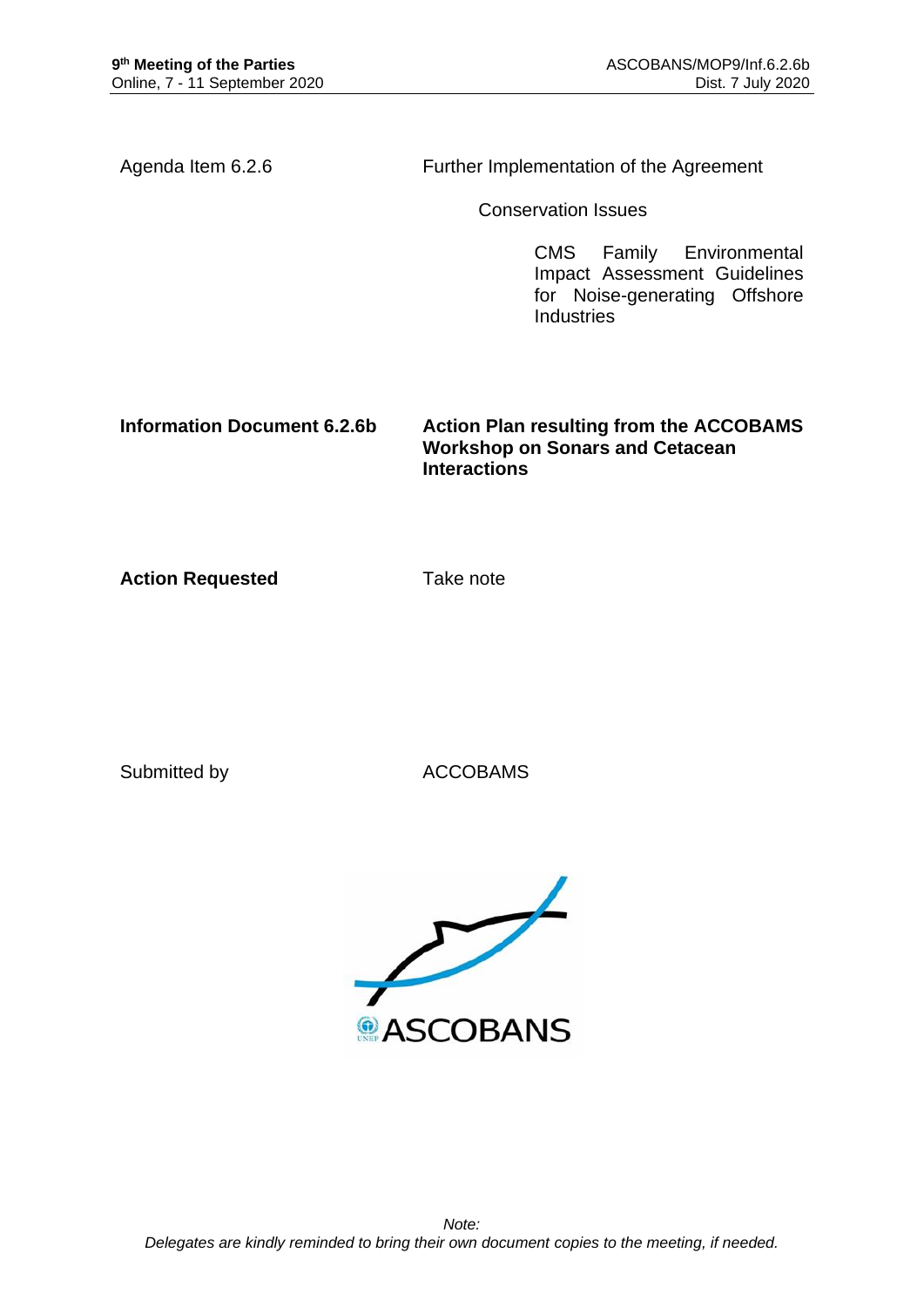| $N^{\circ}$                | <b>Action</b>                                                                                                                                                                                                                       | Pilot                                                         |  |
|----------------------------|-------------------------------------------------------------------------------------------------------------------------------------------------------------------------------------------------------------------------------------|---------------------------------------------------------------|--|
| Organisation               |                                                                                                                                                                                                                                     |                                                               |  |
| 1                          | Request the TG-Noise/MSCG <sup>1</sup> chairs to share information on EU parties point of<br>contact (POC)                                                                                                                          | <b>ACCOBAMS Secretariat</b>                                   |  |
| $\overline{2}$             | Request MEDPOL Focal Points to share information on POC for non-EU<br><b>Contracting Parties</b>                                                                                                                                    | <b>ACCOBAMS Secretariat</b>                                   |  |
| 3                          | Encourage Parties (Focal Points) to assign a POC in national navies by MOP7<br>using Resolution 6.17                                                                                                                                | <b>ACCOBAMS Secretariat</b>                                   |  |
| 4                          | Allow the ACCOBAMS secretariat to get in direct contact with navies' POC for the<br>purpose of implementing the action plan                                                                                                         | Parties                                                       |  |
| 5                          | Allow the Secretariat to get into contact with NATO (working group)                                                                                                                                                                 | Parties                                                       |  |
| 6                          | Request the ACCOBAMS Secretariat, with the engagement of the Scientific<br>Committee, to organize information/training/formation session of appropriate<br>bodies in navies (planners and CO), also recalling final report of MOP6  | Parties                                                       |  |
| <b>Information Sharing</b> |                                                                                                                                                                                                                                     |                                                               |  |
| 7                          | Provide ACCOBAMS with clarification of the distinction between exercises and<br>operations, for purposes of informing how impacts from naval sonar activities can<br>be mitigated (consider more the activity rather than the area) | French Navy                                                   |  |
| 8                          | Map/identify sonar exercise areas, including where major NATO exercises are<br>carried out                                                                                                                                          | <b>ACCOBAMS Secretariat</b><br>in coordination with<br>navies |  |
| 9                          | Produce an overview of sonar types                                                                                                                                                                                                  | <b>ACCOBAMS Secretariat</b><br>in coordination with<br>navies |  |
| 10                         | Consider listing and prioritizing areas for avoiding or limiting active sonar use                                                                                                                                                   | <b>ACCOBAMS SC</b>                                            |  |
| 11                         | Provide navies with available practical information on cetacean distribution (map)<br>and seasonality, in a way that is understandable by navy planners and crews                                                                   | <b>ACCOBAMS Secretariat</b>                                   |  |
| 12                         | Improve knowledge on cetacean distribution and seasonality, particularly on<br>beaked Whales and unsurveyed areas, and provide updated information to navy<br>planners and crews                                                    | ACCOBAMS SC                                                   |  |
| 13                         | Provide feedback to ACCOBAMS SC and Secretariat on how information on<br>cetacean distribution and seasonality has been used in planning and mitigation of<br>active sonar activities                                               | <b>Navies</b>                                                 |  |
| 14                         | Ask the appropriate scientific organisations in countries to establish cooperation<br>(e.g., data collection) with ACCOBAMS SC                                                                                                      | <b>ACCOBAMS Secretariat</b>                                   |  |
| 15                         | Collect data from appropriate bodies (e.g. CMRE <sup>i</sup> ) on cetacean distribution                                                                                                                                             | <b>ACCOBAMS SC</b>                                            |  |
| 16                         | Analyse data gaps pertaining to marine mammal conservation and request the                                                                                                                                                          | <b>ACCOBAMS SC</b>                                            |  |

## **ACTION PLAN resulting from the ACCOBAMS Workshop on sonars and cetacean interactions**

<sup>1</sup> Marine Strategy Coordination Group